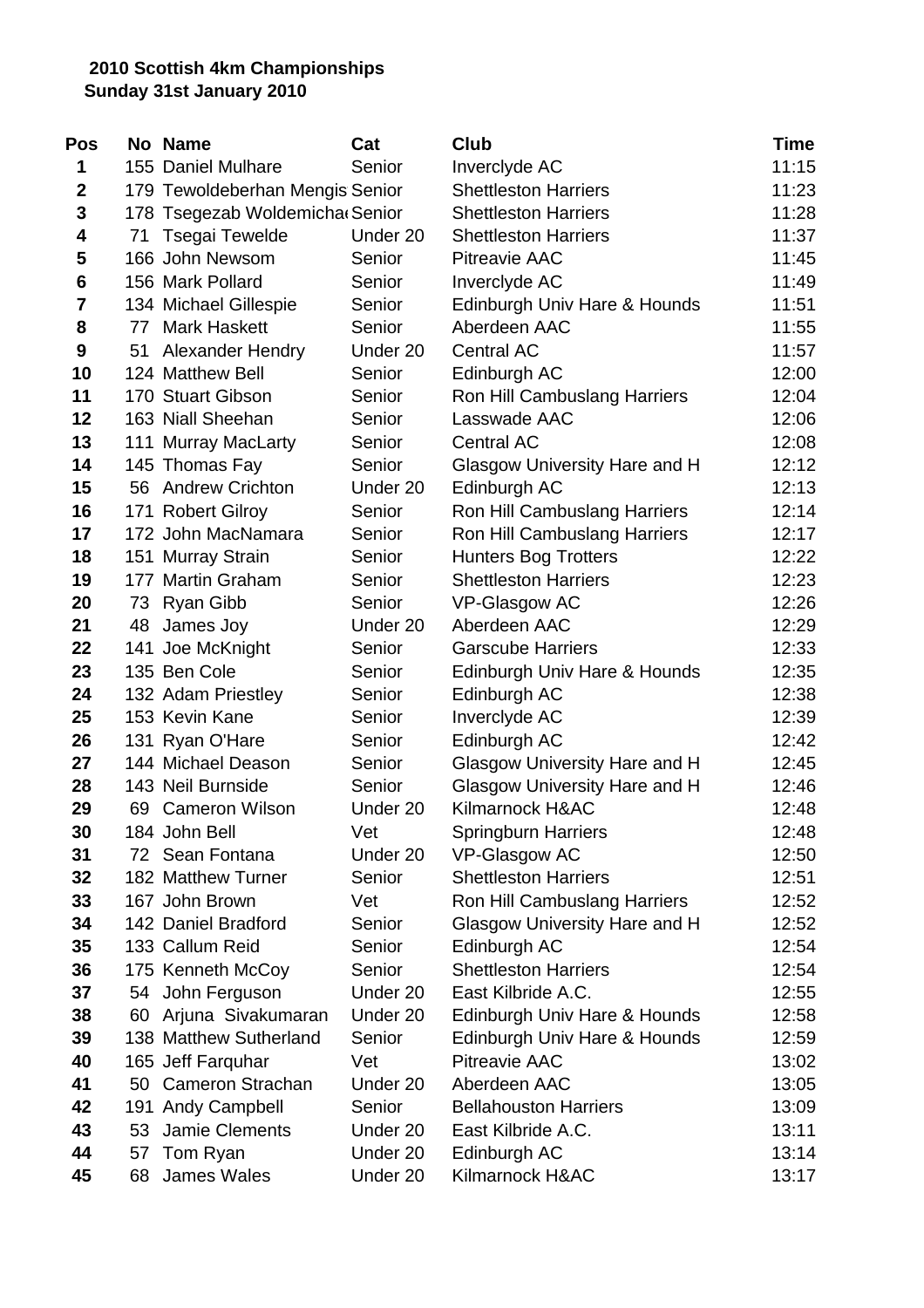| 46 |    | 150 Paul Thompson        | Vet      | <b>Helensburgh AAC</b>           | 13:22 |
|----|----|--------------------------|----------|----------------------------------|-------|
| 47 |    | 128 Kevin Graham         | Senior   | Edinburgh AC                     | 13:28 |
| 48 | 67 | <b>Ross Connelly</b>     | Under 20 | Kilmarnock H&AC                  | 13:30 |
| 49 |    | 174 Andrew Steven        | Senior   | Ron Hill Cambuslang Harriers     | 13:30 |
| 50 |    | 84 Bryan Lamb            | Senior   | <b>Bellahouston Harriers</b>     | 13:31 |
| 51 |    | 148 Shabir Ravji         | Senior   | Glasgow University Hare and H    | 13:32 |
| 52 |    | 101 Alan Derrick         | Vet      | <b>Calderglen Harriers</b>       | 13:37 |
| 53 | 75 | <b>Frank Boyne</b>       | Vet      | Aberdeen AAC                     | 13:43 |
| 54 | 98 | <b>Gerard Scullion</b>   | Vet      | <b>Bellahouston Road Runners</b> | 13:46 |
| 55 |    | 154 David McElhinney     | Vet      | Inverclyde AC                    | 13:53 |
| 56 |    | 147 Bryan McLelland      | Senior   | Glasgow University Hare and H    | 13:59 |
| 57 |    | 129 Dan Hale             | Senior   | Edinburgh AC                     | 14:00 |
| 58 |    | 49 Rory Leslie           | Under 20 | Aberdeen AAC                     | 14:01 |
| 59 |    | 127 D Clarkson           | Senior   | Edinburgh AC                     | 14:02 |
| 60 |    | 76 Christine Capener     | Senior   | Aberdeen AAC                     | 14:17 |
| 61 |    | 114 Iain Robertson       | Senior   | <b>Clydesdale Harriers</b>       | 14:20 |
| 62 |    | 149 Neal Robb            | Senior   | Glasgow University Hare and H    | 14:26 |
| 63 | 61 | <b>Scott Wallace</b>     | Under 20 | Edinburgh Univ Hare & Hounds     | 14:30 |
| 64 |    | 80 Brian Douglas         | Senior   | <b>Bellahouston Harriers</b>     | 14:30 |
| 65 |    | 112 Garry Dick           | Senior   | <b>Clydesdale Harriers</b>       | 14:30 |
| 66 |    | 100 Alan Cullie          | Vet      | <b>Calderglen Harriers</b>       | 14:33 |
| 67 |    | 160 Leslie McDerment     | Senior   | Kilmarnock H&AC                  | 14:35 |
| 68 | 81 | <b>Michael Freshour</b>  | Vet      | <b>Bellahouston Harriers</b>     | 14:44 |
| 69 | 52 | <b>Owen Miller</b>       | Under 20 | Dunfermline & West Fife AC       | 14:45 |
| 70 |    | 108 Edward Reid          | Vet      | <b>Calderglen Harriers</b>       | 14:48 |
| 71 |    | 122 Graeme Haddow        | Vet      | East Kilbride A.C.               | 14:57 |
| 72 | 87 | <b>Bryan Burnett</b>     | Vet      | <b>Bellahouston Road Runners</b> | 15:00 |
| 73 |    | 78 Alasdhair Love        | Senior   | Aberdeen AAC                     | 15:05 |
| 74 |    | 390 Ryan Nelson          | Under 20 | <b>Clydesdale Harriers</b>       | 15:07 |
| 75 |    | 85 Hamish Barbour        | Vet      | <b>Bellahouston Road Runners</b> | 15:08 |
| 76 | 91 | <b>Grant MacDonald</b>   | Senior   | <b>Bellahouston Road Runners</b> | 15:12 |
| 77 | 96 | <b>Stewart Robertson</b> | Senior   | <b>Bellahouston Road Runners</b> | 15:13 |
| 78 | 82 | <b>Graeme Gemmel</b>     | Vet      | <b>Bellahouston Harriers</b>     | 15:16 |
| 79 |    | 92 Stuart Mathieson      | Senior   | <b>Bellahouston Road Runners</b> | 15:32 |
| 80 |    | 169 Alexander Eaglesham  | Vet      | Ron Hill Cambuslang Harriers     | 15:37 |
| 81 |    | 173 Thomas McPake        | Vet      | Ron Hill Cambuslang Harriers     | 15:42 |
| 82 |    | 103 Andrew Henderson     | Vet      | <b>Calderglen Harriers</b>       | 15:44 |
| 83 |    | 105 Jim Holmes           | Vet      | <b>Calderglen Harriers</b>       | 15:46 |
| 84 |    | 192 Robin Steacy         | Senior   | Helensburgh AAC                  | 15:48 |
| 85 |    | 121 David J. Condra      | Vet      | East Kilbride A.C.               | 15:49 |
| 86 |    | 157 Robert Shaw          | Vet      | Inverclyde AC                    | 16:01 |
| 87 |    | 113 Pete Cartwright      | Vet      | <b>Clydesdale Harriers</b>       | 16:12 |
| 88 |    | 104 David Herbertson     | Senior   | <b>Calderglen Harriers</b>       | 16:14 |
| 89 |    | 158 John Smillie         | Vet      | Inverclyde AC                    | 16:22 |
| 90 |    | 63 Philip Arthur         | Under 20 | Glasgow University Hare and H    | 16:26 |
| 91 |    | 109 George Stewart       | Vet      | <b>Calderglen Harriers</b>       | 16:26 |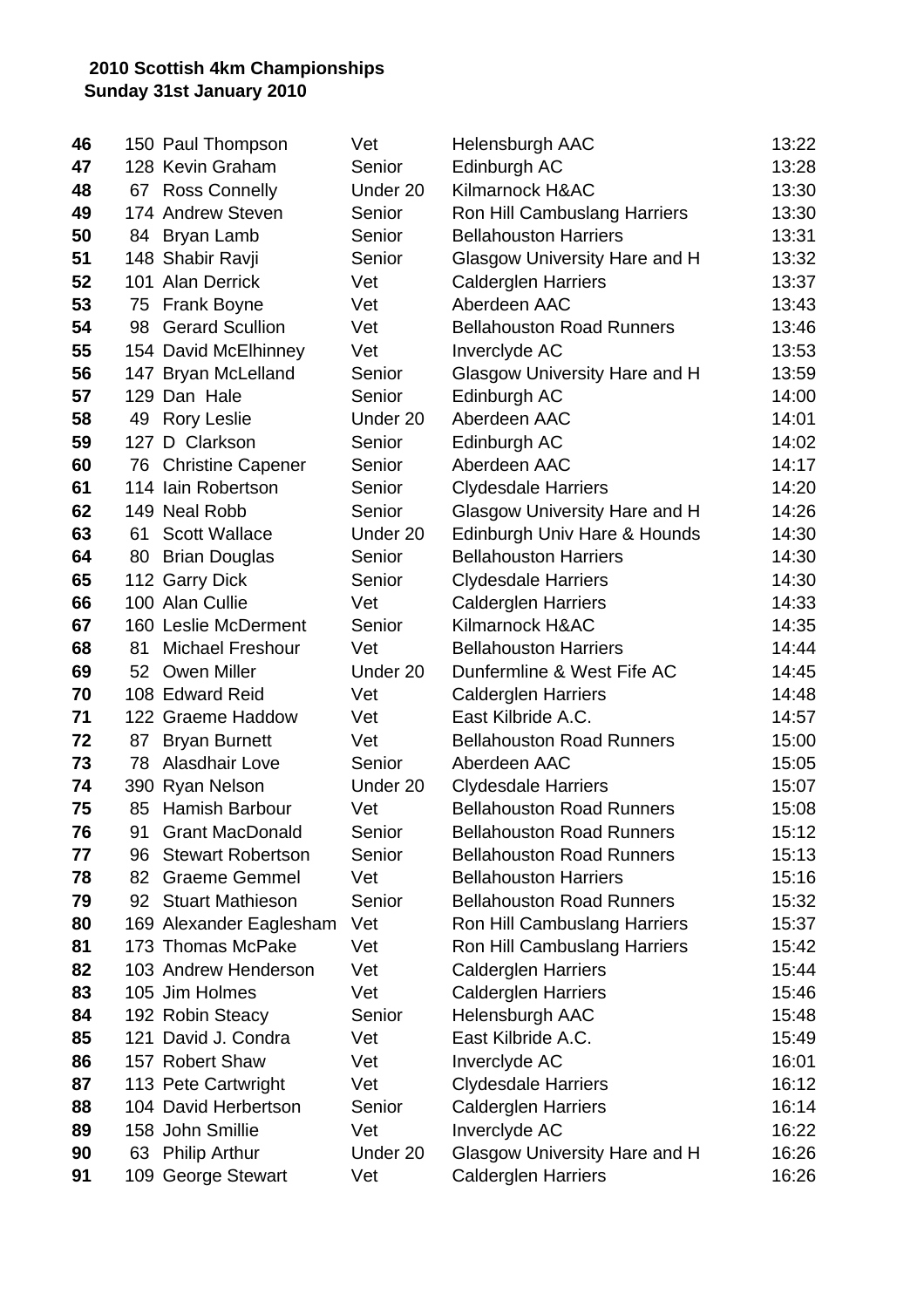| 92  | 130 Alex MacEwen    |                       | Vet    | Edinburgh AC                     | 16:31 |
|-----|---------------------|-----------------------|--------|----------------------------------|-------|
| 93  | 107 Graham Lindsay  |                       | Vet    | <b>Calderglen Harriers</b>       | 16:38 |
| 94  | 88 Christopher Doak |                       | Senior | <b>Bellahouston Road Runners</b> | 16:57 |
| 95  |                     | 83 John Hagemeister   | Senior | <b>Bellahouston Harriers</b>     | 17:12 |
| 96  | 94 John Milligan    |                       | Senior | <b>Bellahouston Road Runners</b> | 17:35 |
| 97  | 90 Richard Leyton   |                       | Senior | <b>Bellahouston Road Runners</b> | 17:40 |
| 98  | 110 David Wardrope  |                       | Senior | <b>Calderglen Harriers</b>       | 17:41 |
| 99  | 86 Norman Boyle     |                       | Vet    | <b>Bellahouston Road Runners</b> | 17:46 |
| 100 | 106 Richard Lawton  |                       | Senior | <b>Calderglen Harriers</b>       | 17:54 |
| 101 | 93 Michael McInally |                       | Vet    | <b>Bellahouston Road Runners</b> | 17:57 |
| 102 | 120 Michael Browne  |                       | Senior | East Kilbride A.C.               | 18:11 |
| 103 | 99.                 | <b>Russell Couper</b> | Vet    | <b>Calderglen Harriers</b>       | 19:55 |
|     |                     |                       |        |                                  |       |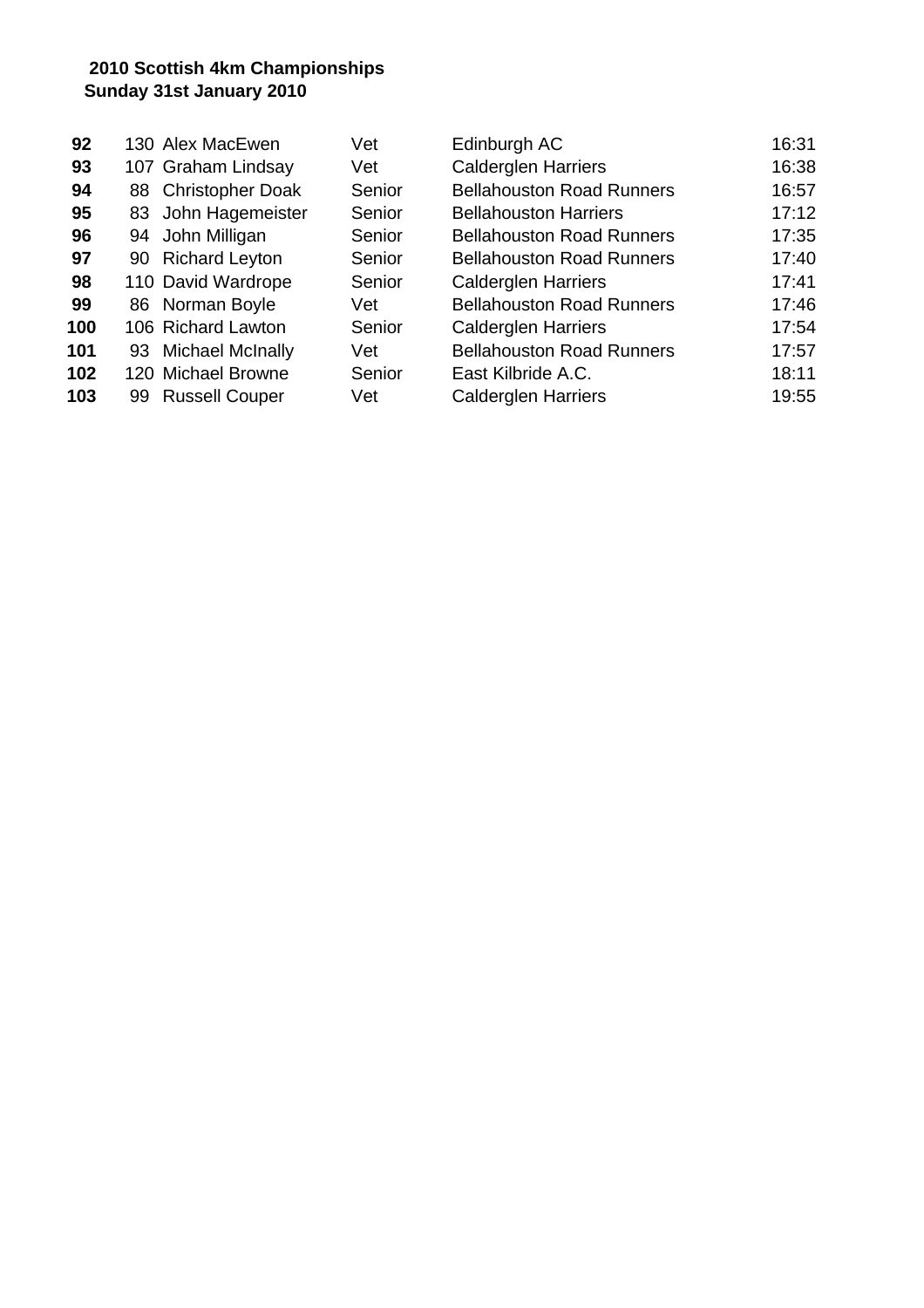| Senior Men                          |                          |              |
|-------------------------------------|--------------------------|--------------|
| Sum of Pos                          |                          |              |
| <b>Club</b>                         | <b>Name</b>              | Total        |
| <b>Shettleston Harriers</b>         | Tewoldeberhan Mengisteab | 2            |
|                                     | Tsegezab Woldemichael    | 3            |
|                                     | Tsegai Tewelde           | 4            |
|                                     | Martin Graham            | 19           |
| <b>Shettleston Harriers Total</b>   |                          | 28           |
|                                     |                          |              |
| Edinburgh AC                        | <b>Matthew Bell</b>      | 10           |
|                                     | <b>Andrew Crichton</b>   | 15           |
|                                     | <b>Adam Priestley</b>    | 24           |
|                                     | Ryan O'Hare              | 26           |
| Edinburgh AC Total                  |                          | 75           |
| Ron Hill Cambuslang Harriers        | <b>Stuart Gibson</b>     | 11           |
|                                     | <b>Robert Gilroy</b>     | 16           |
|                                     | John MacNamara           | 17           |
|                                     | John Brown               | 33           |
| Ron Hill Cambuslang Harriers Total  |                          | 77           |
|                                     |                          |              |
| Inverclyde AC                       | Daniel Mulhare           | $\mathbf{1}$ |
|                                     | Mark Pollard             | 6            |
|                                     | Kevin Kane               | 25           |
|                                     | David McElhinney         | 55           |
| Inverclyde AC Total                 |                          | 87           |
|                                     |                          |              |
| Glasgow University Hare and H       | Thomas Fay               | 14           |
|                                     | Michael Deason           | 27           |
|                                     | Neil Burnside            | 28           |
|                                     | Daniel Bradford          | 34           |
| Glasgow University Hare and H Total |                          | 103          |
|                                     |                          |              |
| Edinburgh Univ Hare & Hounds        | Michael Gillespie        | 7            |
|                                     | <b>Ben Cole</b>          | 23           |
|                                     | Arjuna Sivakumaran       | 38           |
|                                     | Matthew Sutherland       | 39           |
| Edinburgh Univ Hare & Hounds Total  |                          | 107          |
| Aberdeen AAC                        | <b>Mark Haskett</b>      | 8            |
|                                     | James Joy                | 21           |
|                                     | Cameron Strachan         |              |
|                                     |                          | 41           |
|                                     | Frank Boyne              | 53           |
| Aberdeen AAC Total                  |                          | 123          |
|                                     |                          |              |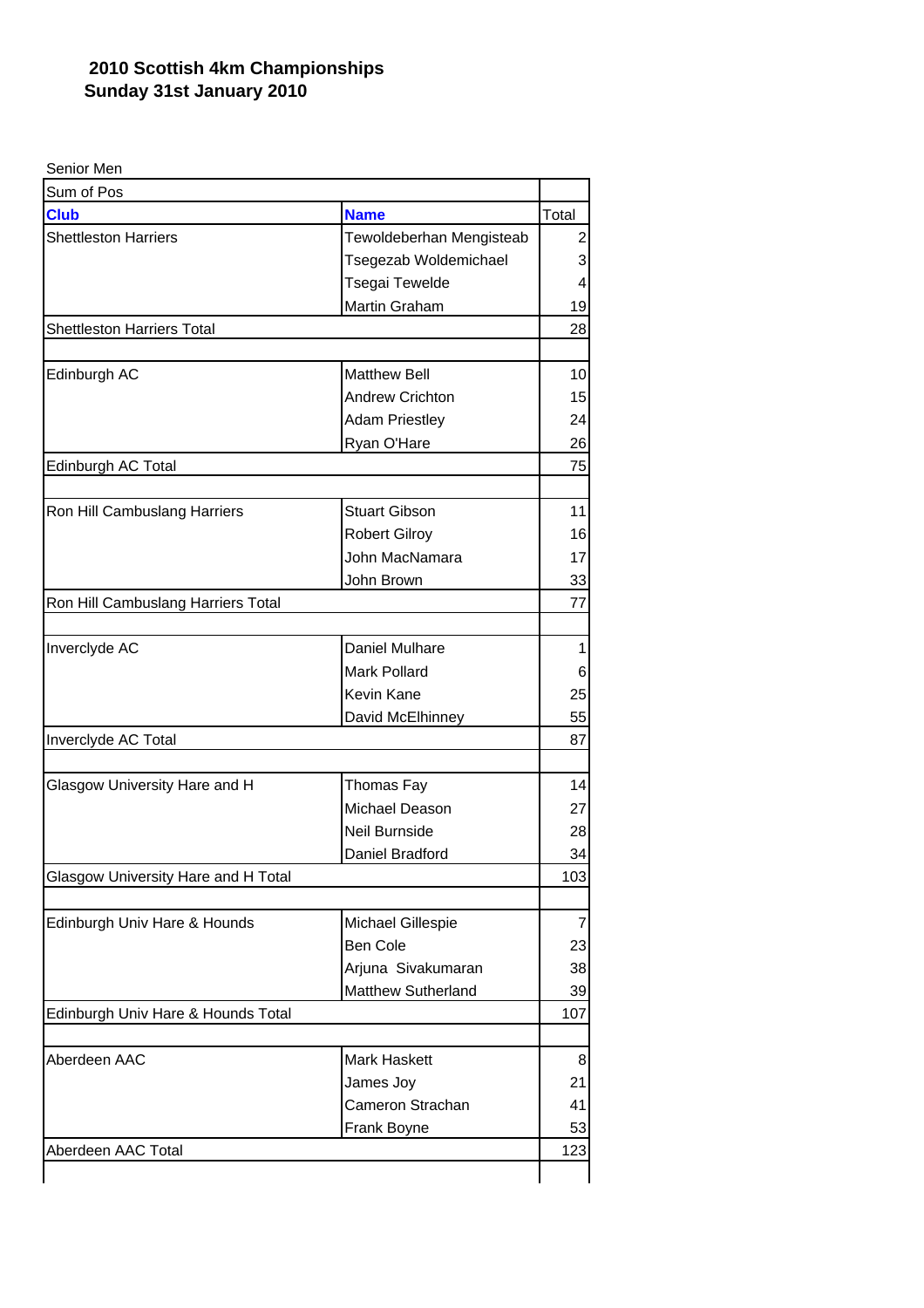| Kilmarnock H&AC                        | <b>Cameron Wilson</b>  | 29        |
|----------------------------------------|------------------------|-----------|
|                                        | <b>James Wales</b>     | 45        |
|                                        | Ross Connelly          | 48        |
|                                        | Leslie McDerment       | 67        |
| Kilmarnock H&AC Total                  |                        | 189       |
|                                        |                        |           |
| <b>Bellahouston Harriers</b>           | Andy Campbell          | 42        |
|                                        | <b>Bryan Lamb</b>      | 50        |
|                                        | <b>Brian Douglas</b>   | 64        |
|                                        | Michael Freshour       | 68        |
| <b>Bellahouston Harriers Total</b>     |                        | 224       |
|                                        |                        |           |
| East Kilbride A.C.                     | John Ferguson          | 37        |
|                                        | Jamie Clements         | 43        |
|                                        | Graeme Haddow          | 71        |
|                                        | David J. Condra        | 85        |
| East Kilbride A.C. Total               |                        |           |
|                                        |                        |           |
| Calderglen Harriers                    | <b>Alan Derrick</b>    | 52        |
|                                        | Alan Cullie            | 66        |
|                                        | <b>Edward Reid</b>     | 70        |
|                                        | Andrew Henderson       | 82        |
| Calderglen Harriers Total              |                        | 270       |
|                                        |                        |           |
| <b>Bellahouston Road Runners</b>       | <b>Gerard Scullion</b> | 54        |
|                                        | <b>Bryan Burnett</b>   | 72        |
|                                        | Hamish Barbour         | 75        |
|                                        | <b>Grant MacDonald</b> | 76<br>277 |
| <b>Bellahouston Road Runners Total</b> |                        |           |
|                                        |                        |           |
| Clydesdale Harriers                    | lain Robertson         | 61        |
|                                        | <b>Garry Dick</b>      | 65        |
|                                        | Ryan Nelson            | 74        |
|                                        | Pete Cartwright        | 87        |
| Clydesdale Harriers Total              |                        | 287       |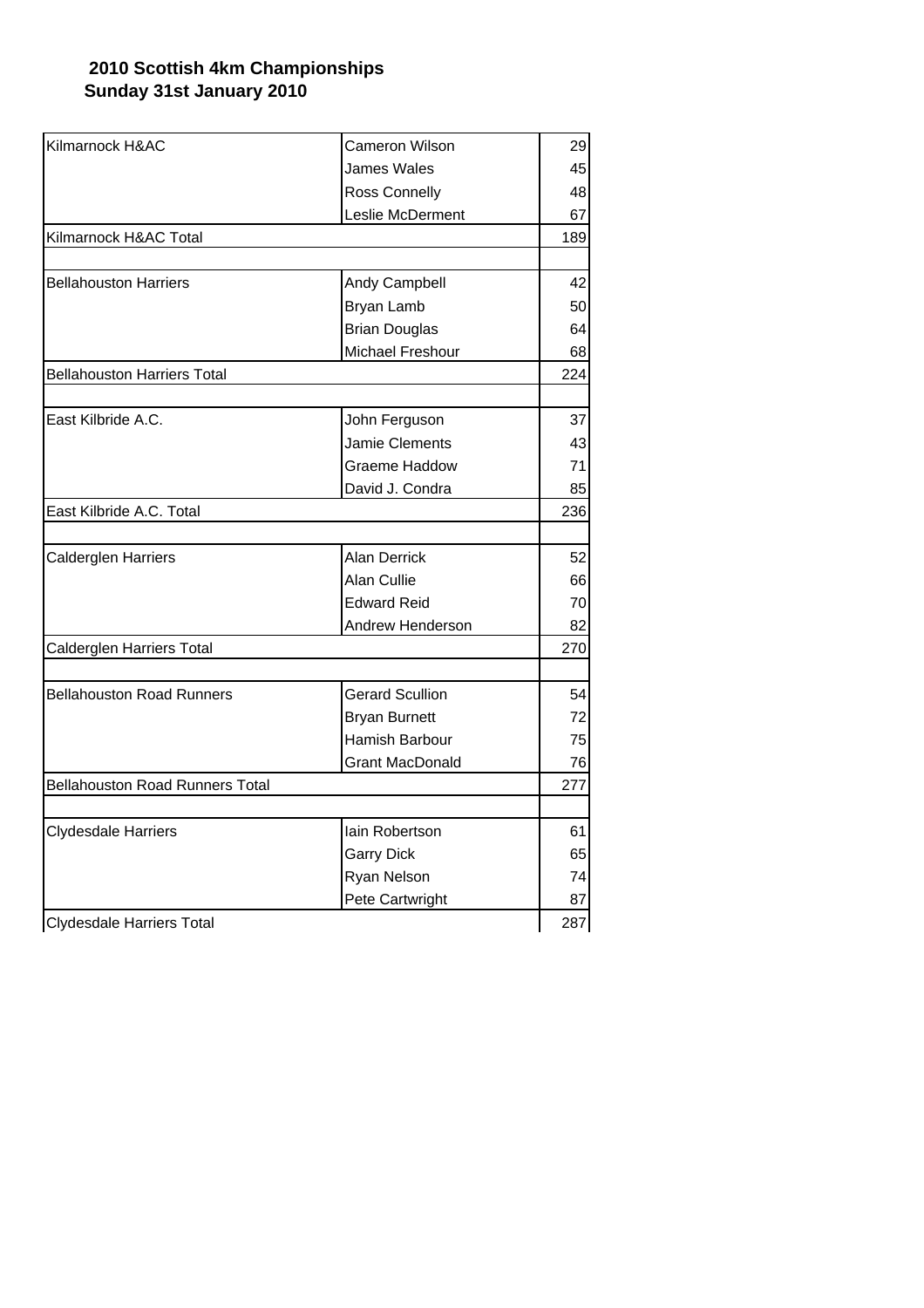| Pos             | Nο             | <b>Name</b>              | Cat      | <b>Club</b>                | <b>Time</b> |
|-----------------|----------------|--------------------------|----------|----------------------------|-------------|
| 1               | 42             | <b>Elspeth Curran</b>    | Senior   | Kilbarchan AAC             | 13:21       |
| $\mathbf 2$     | 24             | Jennifer MacLean         | Senior   | Edinburgh AC               | 13:32       |
| 3               | 41             | <b>Rosie Smith</b>       | Senior   | <b>Hunters Bog Trotte</b>  | 13:35       |
| 4               | 28             | <b>Hester Dix</b>        | Senior   | Fife AC                    | 13:43       |
| 5               | 6              | Sarah Inglis             | Under 20 | Lothian Running CI         | 13:46       |
| $6\phantom{1}6$ | 23             | Sarah Hood               | Senior   | Edinburgh AC               | 14:04       |
| $\overline{7}$  | 32             | <b>Helen Sharpe</b>      | Senior   | Fife AC                    | 14:05       |
| 8               | 40             | Sula Young               | Senior   | <b>Hunters Bog Trotte</b>  | 14:13       |
| 9               | 43             | Kerry Lang               | Senior   | Kilbarchan AAC             | 14:19       |
| 10              | 17             | <b>Alison Docherty</b>   | Senior   | <b>Central AC</b>          | 14:19       |
| 11              | 21             | Niamh Devlin             | Senior   | Edinburgh AC               | 14:31       |
| 12              | 44             | <b>Cara Sloss</b>        | Senior   | Kilbarchan AAC             | 14:34       |
| 13              | 25             | <b>Issy Menzies</b>      | Senior   | Edinburgh AC               | 14:39       |
| 14              | 190            | <b>Toni McIntosh</b>     | Senior   | Ayr Seaforth AAC           | 14:44       |
| 15              | 47             | <b>Michelle Sandison</b> | Senior   | <b>Springburn Harriers</b> | 15:01       |
| 16              | 4              | <b>Stephanie Davis</b>   | Under 20 | Edinburgh Univ Ha          | 15:04       |
| 17              | 18             | <b>Ainsley Normand</b>   | Senior   | <b>Central AC</b>          | 15:04       |
| 18              | 3              | Emma Baxter              | Under 20 | Edinburgh Univ Ha          | 15:06       |
| 19              | 34             | Alison Winship           | Senior   | <b>Garscube Harriers</b>   | 15:12       |
| 20              | 37             | <b>Ruth Joss</b>         | Senior   | <b>Glasgow University</b>  | 15:15       |
| 21              | 29             | <b>Alison McGill</b>     | Senior   | Fife AC                    | 15:23       |
| 22              | $\overline{7}$ | <b>Rhian Dawes</b>       | Under 20 | VP-Glasgow AC              | 15:30       |
| 23              | 30             | Amie McKimmie            | Senior   | Fife AC                    | 15:49       |
| 24              | 14             | <b>Claire Thompson</b>   | Senior   | <b>Bellahouston Road</b>   | 15:51       |
| 25              | 16             | <b>Hazel Dean</b>        | Vet      | <b>Central AC</b>          | 15:55       |
| 26              | 36             | Yulia Uzunova            | Senior   | <b>Glasgow University</b>  | 16:06       |
| 27              | 20             | <b>Kelly Baillie</b>     | Senior   | East Kilbride A.C.         | 16:26       |
| 28              | 45             | Paula Wilson             | Vet      | Kilmarnock H&AC            | 16:34       |
| 29              | 35             | Jennifer Conway          | Senior   | <b>Glasgow University</b>  | 16:44       |
| 30              | 46             | Kirsten Ferguson         | Senior   | <b>Springburn Harriers</b> | 17:07       |
| 31              | 15             | <b>Frances Maxwell</b>   | Vet      | <b>Calderglen Harriers</b> | 17:20       |
| 32              | 39             | <b>Janet Fellowes</b>    | Vet      | <b>Helensburgh AAC</b>     | 18:20       |
| 33              | 33             | Stephani Keane           | Vet      | <b>Garscube Harriers</b>   | 21:22       |